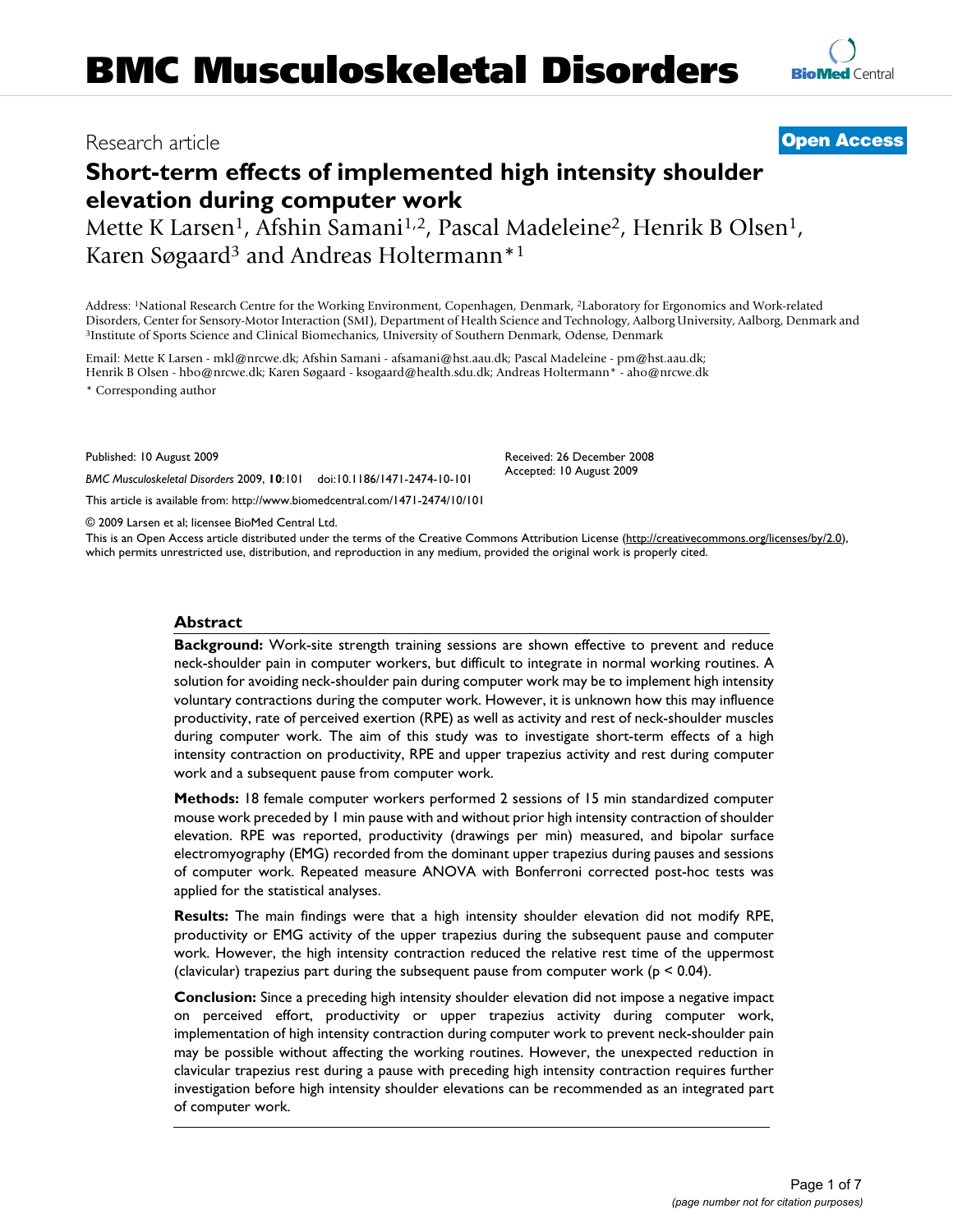# **Background**

The last decades, the fraction of the working population with primarily sedentary office work performing low load repetitive movement have escalated [1]. In the same period, increases in prevalence of neck-shoulder pain has occurred [2]. Correspondingly, one of the occupations with highest risk for neck-shoulder pain is computer workers [3], and extended computer work is generally considered a precursor for neck-shoulder pain often located in the upper part of the shoulder girdle [4-8]. The high prevalence of neck-shoulder pain in computer workers [3] is commonly considered to be mediated by insufficient upper trapezius rest, causing overload and local circulatory disturbances [9,10].

The individual health problems and economical burden of the escalating prevalence of neck-shoulder pain [11] have stimulated a variety of preventive initiatives. Observations of enhanced occurrence of neck-shoulder pain in computer workers with poor workstation designs and work posture, e.g. keyboard and mouse position, lack of armrests [12] have encouraged extensive ergonomic investigations [13]. The aim for most investigations has been to reduce activity level or interrupt sustained trapezius activity during computer work [5,6]. However, improvements of work posture and workstation designs have not been effective for preventing neck-shoulder pain in computer workers [14].

Several studies have evaluated effects of passive pauses during computer work [15-18]. However, passive pauses are not shown effective for preventing neck-shoulder pain [14] even though a decrease in pain intensity has been reported among workers with chronic neck-shoulder pain [19]. This finding may be explained by the persistent activity of the upper trapezius muscle during both short and long passive pauses during computer work [20]. Crenshaw and colleagues investigated effects of active pauses with voluntary sub-maximal contractions of forearm muscles during computer work [21]. However, the voluntary contractions only provided positive trends on local circulation and muscle activity of forearm muscles during the pauses [21].

In a recent study, we observed a more variable trapezius activity from preceding sub-maximal voluntary contractions (MVC) during computer work, but no effects on average upper trapezius activity and rest [22]. However, because the degree of blood flow following a voluntary contraction is proportional to the intensity of the contraction [23], high intensity voluntary contractions may be necessary for removing metabolites that could accumulate and excite muscle nociceptors [24].

Moreover, strength enhancing physical activity of neck muscles is in a recent review recommended for preventing neck-shoulder pain [3]. Strength training has been shown effective for both preventing and reducing neck-shoulder pain in computer workers [25,26]. This may be due to high intensity contractions are required for gaining strength [27] and attaining high blood flow subsequent to the contractions [23]. However, strength training sessions interrupts daily working routines, and is therefore difficult to put into practice among computer workers [25]. One approach to overcome this obstacle is to implement high intensity strengthening voluntary contractions during computer work. Because only one session with a few high intensity contractions may enhance strength [28], a few implemented high intensity contractions per day may be effective for promoting strength and preventing neckshoulder pain in computer workers. However, plausible negative effects on productivity, perceived effort, and trapezius activity and rest need to be investigated before high intensity strengthening contractions can be implemented during computer work. Therefore, the aim of this study was to investigate short-term effects of a high intensity voluntary contraction on productivity, rate of perceived effort (RPE) and upper trapezius activity and rest during computer work and a subsequent pause from computer work. The corresponding main hypothesis of the present study was that a MVC does not decrease perceived effort, productivity or upper trapezius activity and rest during subsequent computer work.

# **Methods**

# *Subjects*

Eighteen female computer workers from a public workplace in Copenhagen, Denmark with mean (standard deviation) age 41.8 (7.8) years, height 1.70 (0.07) m, weight 74.4 (14.9) kg, and body mass index 26.1 (6.0) participated in the study. The criteria for inclusion were daily computer work and right hand dominance. The exclusion criteria for participation in the study were selfreported excessive blood pressure, angina pectoris, previous disc-prolaps or use of heart or lung medicine. The subjects were informed by the general aims of the study and gave written consent to participate in the study. The experiment was approved by the Local Ethics Committee (KF 01-138/04) and was conducted in accordance with the Helsinki declaration.

#### *Procedures*

The subjects were seated on a height-adjustable chair at a table with appropriate arm support. The computer workstation was adjusted for each subject. The chair was placed upon a solid plate. Two force cells (P.M.H. Elektronik, Copenhagen, Denmark) were attached to the plate on each side of the chair. The handles connected to the force cells were adjusted for each subject, enabling bilateral isometric MVC of shoulder elevation with straight arms and wrists in a neutral position. The instruction to the subjects during the MVC was to enhance the force to a maximal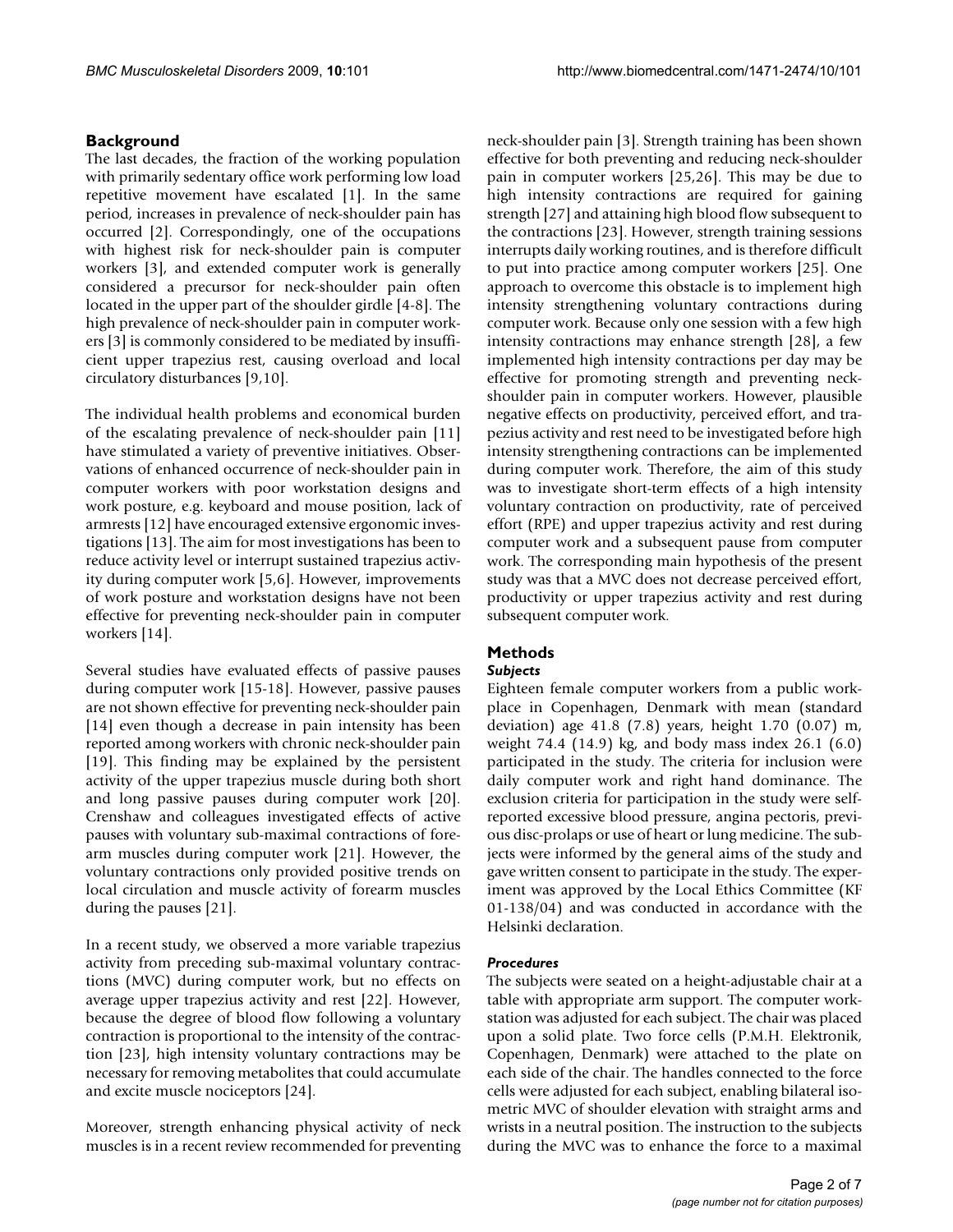level in a controlled manner, hold the maximal force level for 4–5 s, and then reduce the force in a controlled manner.

The standardized computer mouse work was similar to previously described [29], consisting of a computer mouse working task using a digitizer. The task consisted of pointing a cursor to targets becoming activated by clicking the mouse button. Lines were automatically drawn between consecutively activated targets, and the task was to activate targets in a specific order to duplicate a drawing shown in the upper right corner of the computer screen (pixel resolution: 0.3 mm. screen resolution: 1024 x 768 pixels). As soon as the drawing was correctly completed, new targets appeared. The subject was instructed to work at maximal pace and make as many drawings as possible. The number of correct drawings completed was calculated for each session of computer work.

First, the subjects performed  $\sim$ 15 min of the standardized computer mouse work to get familiar with the procedure. Then, 2 sessions of computer mouse work were performed. Each session lasted 15 min and started and ended with 1 min pause. The order of the next two sessions of computer work was randomized between the subjects. One session started with a MVC of shoulder elevation followed by 1 min pause and 15 min of computer mouse work. The other session of computer mouse work was identical, but without a preceding MVC. After performing the three sessions of computer mouse work, for normalization of the electromyographical (EMG) signal (see below) the subjects performed at least two additional MVCs of shoulder elevation with 1 min pause between the contractions.

# *Electromyography*

During the entire experiment, surface EMG signals were recorded from the dominant upper trapezius muscle with bipolar surface electrodes (Ag-AgC1, type 72501-K, Ambu, Denmark) using a datalogger (Logger Teknologi HB, Lund, Sweden). Therefore, bipolar EMG electrodes (10 mm inter-electrode distance) were placed  $\sim$ 20% lateral to the midpoint between the origin and insertion of the uppermost muscle fibers of the trapezius (clavicular part), and  $\sim$ 20% medial to the midpoint between the acromion and the C7 vertebra (descending part). The reference electrode (Ag-AgCl, type 72001-K, Ambu, Denmark) was placed on the acromion. The EMG signals were amplified (Datalogger, Logger teknologi HB, Sweden), AD converted at 2 kHz and recorded on computer via a laboratory interface (CED 1401, Spike2 software, Cambridge Electronic Devices, UK). The signals were analogue band-pass filtered (10-400 Hz, 8<sup>th</sup> order, Butterworth). The signals were visually verified and high-pass filtered

(cut-off 10 Hz), full wave rectified and root-mean-square (RMS) converted with windows of 100 ms duration throughout all recordings of the study.

For normalization of the EMG signal during computer work, the maximal EMG amplitude (EMG $_{\text{max}}$ ) was calculated as the highest RMS amplitude during MVC obtained with a moving window (1-s duration and 100 ms steps) [30]. The resting EMG signal was calculated from 1 min of instructed rest with closed eyes and complete arm support. The time period of 5 s with lowest RMS value during the instructed rest was quadratically subtracted from all other EMG signals [20]. The average RMS from the 1 min pause and the first 5 min and last 5 min of each computer mouse sessions were calculated. In the same time-periods, the relative rest time (RRT) being the total duration of EMG activity  $< 0.5\%$  EMG<sub>max</sub> using a time resolution of 0.2 s was calculated [31].

# *Rate of perceived exertion*

The participants were asked about the rate of perceived exertion (RPE) using Borg's CR 10-scale (Borg 1990) of the dominant neck-shoulder region during the end of each pause and session of computer mouse work

## *Statistics*

Muscle parts (clavicular, descending), conditioning contraction (MVC or rest), and time (first or last 5 min of the computer work session) were introduced as factors in a repeated measure ANOVA for EMG amplitude and RRT during computer work as dependent variables. To analyse effects of conditioning contraction on the 1 min pause from computer work, a repeated measure ANOVA with intra-muscular parts and conditioning contraction as factors for EMG amplitude and RRT as dependent variables were performed. Effects of conditioning contraction on the RPE during subsequent pause and computer work were tested with a repeated measure ANOVA with conditioning contraction and condition (pause or computer work) as factors. Effects of a conditioning contraction on productivity during computer work were tested with a repeated measure ANOVA with conditioning contraction and time as factors. If the assumption of sphericity was not met, a Greenhouse Geisser correction was applied. Bonferroni corrected post-hoc tests were performed to locate differences. The level of significance was set to p < 0.05. Mean +/- SD are reported through the text.

# **Results**

# *Rate of perceived effort (RPE)*

A significant reduction in RPE was found in the pauses compared to computer mouse work (Figure 1). However, no significant effect of pause type was found for RPE (p = 0.56).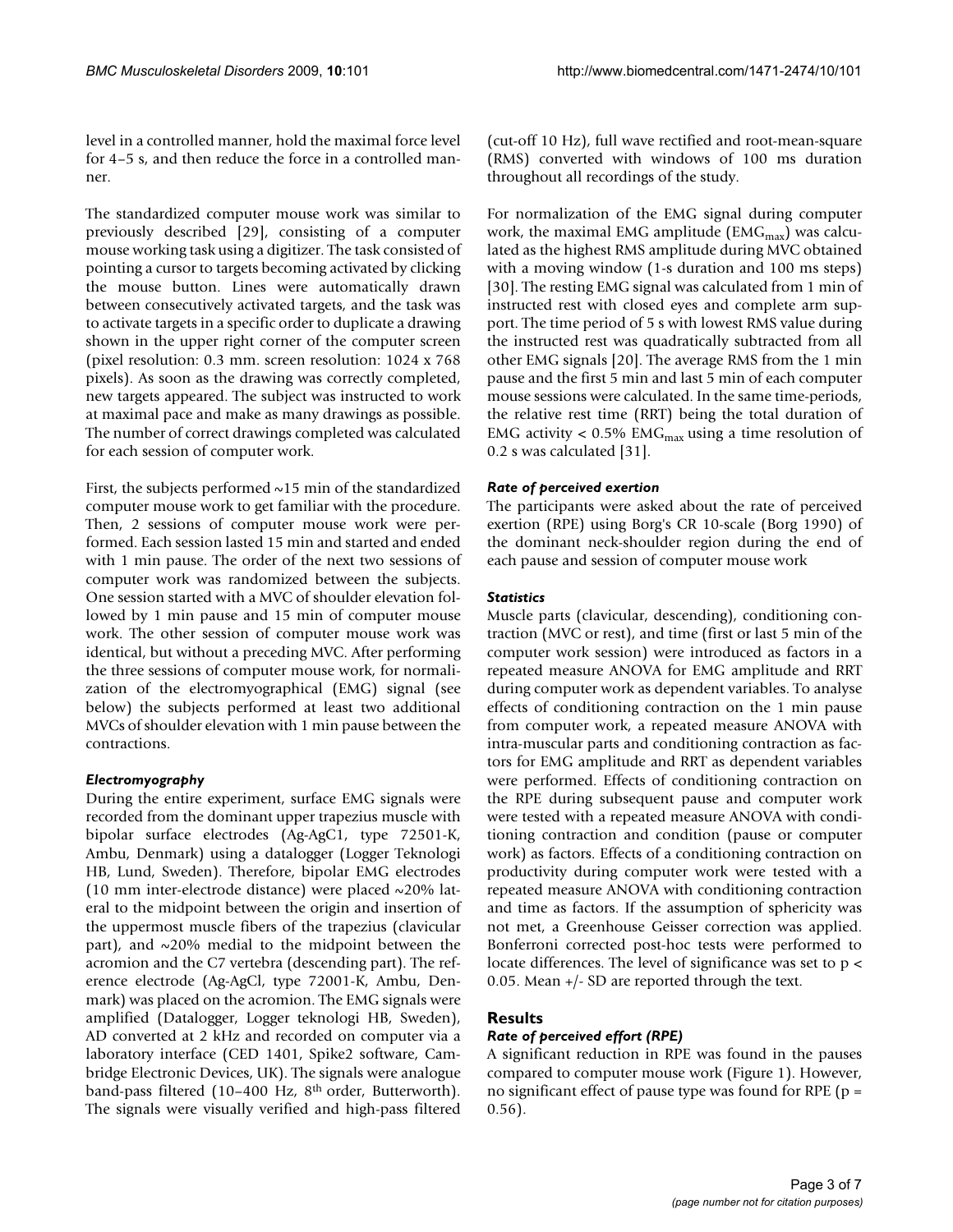

#### Figure I

**Average (+/- SE) rate of perceived effort in the last 5 min of computer mouse work and in the end (last 5 s) of the 1 min pause with and without preceding maximal voluntary shoulder elevation**.

### *Trapezius activity and rest during pauses from computer mouse work*

During the 1 min pause after a session of computer work, an average EMG activity of 1.6 +/- 1.6% EMG<sub>max</sub> in the clavicular, and  $1.5 +$ /-0.8%EMG<sub>max</sub> in the descending part of the trapezius was observed (Figure 2B). The average RRT during the 1 min pause subsequent to a session of computer work was  $42.0 + (-39.9\% \text{ in the clavicular, and } 26.4 + (-19.9 \text{ m})$ - 34.5% in the descending part. A significant interaction between muscle parts and pause type was observed for RRT (p < 0.04), in which a lowered RRT of the clavicular part subsequent to a MVC was observed, while no significant changes were observed for the descending part (Figure 3B).

#### *Trapezius activity and rest during computer mouse work*

The EMG activity of the clavicular and descending parts of the trapezius during computer work is illustrated in Figure 2A. The average EMG activity during the first 5 min of computer work without preceding MVC was 3.0 +/- 2.5%EMG<sub>max</sub> in the clavicular, and 3.3 +/- 1.5%EMG<sub>max</sub> in the descending part of the trapezius (Figure 2A). The average RRT during the first 5 min of computer work without preceding MVC was 11.7 +/- 23.0% in the clavicular, and 3.2 +/- 4.9% in the descending part of the trapezius (Figure 3A). No interactions were observed for EMG activity and RRT for intra-muscular part ( $p = 0.33$ ), pause type ( $p = 0.33$ )  $= 0.32$ ) or time during computer work ( $p = 0.34$ ).

#### *Productivity during computer work*

During the first 5 min of computer work without preceding pause with MVC, the subjects finished on average 51.3 +/- 6.3 drawings. During the first 5 min of computer work preceding pause with MVC, the subjects finished on average  $50.3 +$   $\frac{1}{6}$ .0 drawings. In the last 5 min of computer work without preceding pause with MVC, the subjects finished on average 49.1  $+/- 7.3$ . In the last 5 min of computer work with preceding pause with MVC, the subjects





**Figure 2** 

Average (+/- SE) EMG activity (RMS % EMG<sub>max</sub>) from **the clavicular and descending part of the trapezius during A) computer mouse work and B) 1 min pause with and without preceding maximal voluntary shoulder elevation**.

finished on average 49.1 +/- 5.3. No significant effect was found for pause type ( $p = 0.52$ ), but the subjects finished less drawings in the last 5 compared with the first 5 min of computer work ( $p < 0.01$ ).

#### **Discussion**

The main finding of the present study was that a high intensity shoulder elevation contraction did not modify RPE, productivity or EMG activity of the upper trapezius during the subsequent pause and computer work. However, the high intensity shoulder elevation reduced the relative rest time of the uppermost (clavicular) trapezius part during the subsequent pause from computer work. The suitability for implementing MVCs during computer work for preventing neck-shoulder pain in computer users will be discussed in the following.

An average activity of the upper trapezius of  $\sim$ 3% EMG<sub>max</sub> was observed during the computer mouse work. A similar level of sustained trapezius activity has previously been observed with the same type of computer task [20,32-34]. Moreover, the observed low RRT of the upper trapezius during computer work confirms the low level of rest of the upper trapezius during computer work in office workers [22]. Comparable low levels of sustained trapezius activity and RRT have previously been documented as a precursor for development of neck-shoulder pain [35].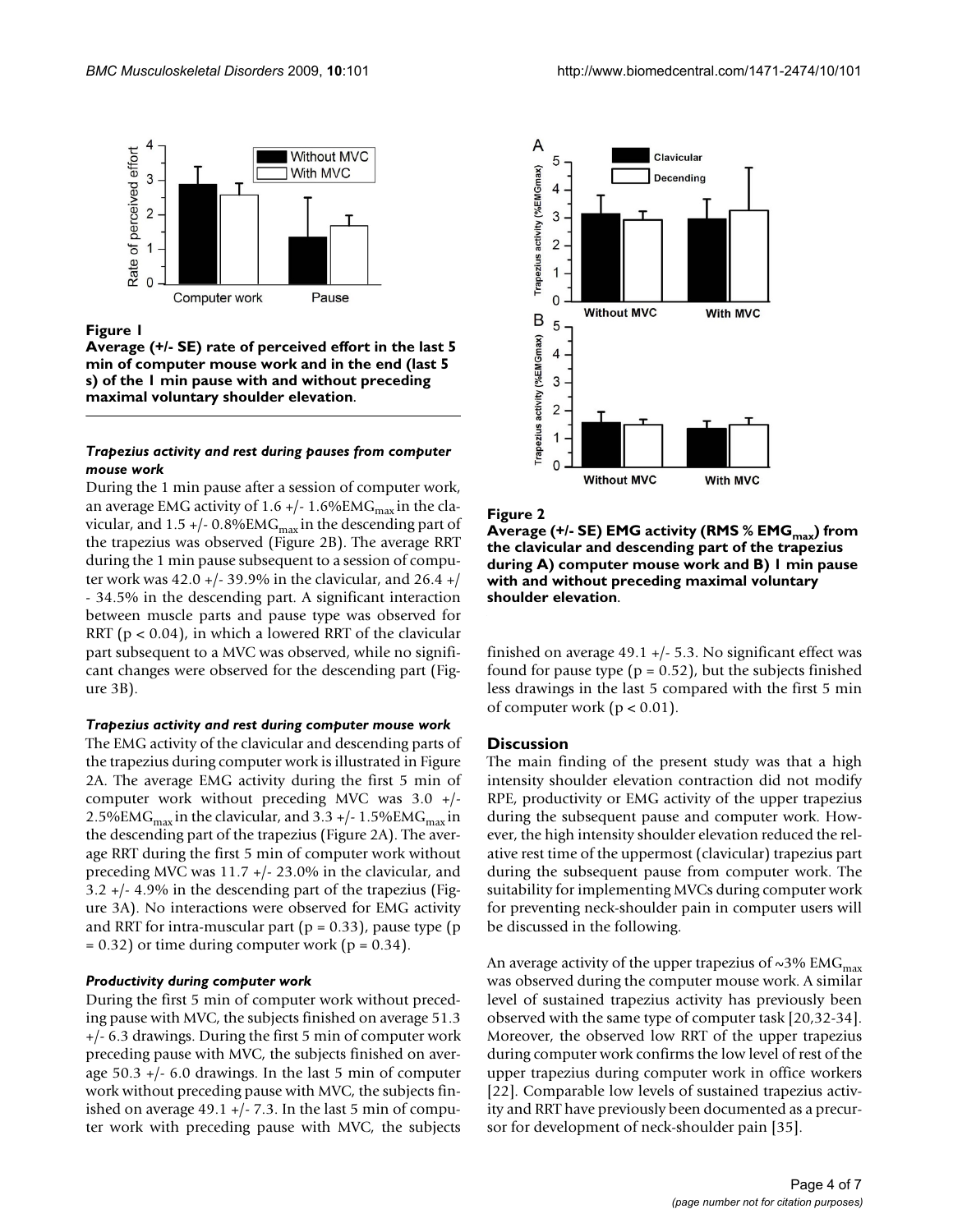

#### Figure 3

**Average (+/- SE) relative rest time (%) from the clavicular and descending part of the trapezius during A) computer mouse work and B) 1 min pause with and without preceding maximal voluntary shoulder elevation**. \* p < 0.04.

The implementation of passive pauses during computer work is a frequently recommended preventive strategy for attaining sufficient periods of rest of the upper trapezius muscle [17,36,37]. However, even quite long pauses (4 min) from computer work are insufficient for attaining complete rest of the upper trapezius muscle [20]. This finding is supported by the observation in the present study of an average upper trapezius activity of 1.5% EMGmax, and a relatively low RRT (42% in clavicular and 26% in descending) trapezius during the 1 min pause from computer work. Consequently, the present study supports that passive pauses from computer work may not be sufficient for the prevention of neck-shoulder pain in computer workers [14].

A suggested preventive strategy for neck-shoulder pain in computer workers is implementation of active pauses during computer work [15,21,36]. However, no significantly improved conditions of muscle activity, local circulation or discomfort have been documented from different types of active pauses during computer work, i.e. stretching exercises [15,36], walking [16], sub-maximal contractions [21] and gymnastic exercises [37].

One reasoning for investigating implementation of a MVC of shoulder elevation during computer work is that

intermittent voluntary contractions of high intensity are well known to subsequently enhance local muscle blood flow [23]. A single MVC of shoulder elevation may therefore reduce trapezius activity during subsequent computer work by washing out accumulated metabolites [24]. A recent study found a beneficial long term effect on neckshoulder pain from strength training within female computer workers, but also an acute increase in pain after the training session [26]. By implementing high intensity strengthening voluntary contractions in short breaks within the actual work, it may be easier for the workers to find time to perform the strength training. However, a draw back of implementing high intensity voluntary contractions into computer work could be some muscle fatigue and discomfort that could interfere with work productivity, perceived effort and trapezius activity and rest.

Therefore, the main hypothesis of the present study was that a MVC does not influence perceived effort, productivity or upper trapezius activity and rest during subsequent computer work. In accordance with the hypothesis, a preceding MVC did not affect perceived effort, productivity or upper trapezius activity (no increase considered a sign of muscle fatigue was found) and rest during computer work. Therefore, implementation of MVC in the work itself may be a well-suited alternative to strengthen the neck-shoulder muscles, and thereby potentially prevent neck-shoulder pain in computer workers.

However, a MVC was surprisingly followed by a reduced rest of the uppermost (clavicular) trapezius part during the subsequent pause. Lack of rest in the upper trapezius during computer work is considered a plausible cause to the high prevalence of neck-shoulder pain among computer workers [6]. The reduced rest of the uppermost trapezius during the subsequent pause indicates an enhanced excitability of the trapezius motoneurons. However, this physiological explanation needs to be further investigated. Therefore, the reduced upper trapezius rest during a pause from computer work with preceding MVC requires further investigation before high intensity shoulder elevations can be recommended as an integrated part of computer work.

The observation of no significant negative effects from an implemented high intensity contraction may be caused by a methodological limitation of the study. However, the observation of a significant effect of a high intensity contraction on relative rest time of the clavicular trapezius indicates a sufficiently high reliability for detecting differences in at least relative rest time from a high intensity contraction. Moreover, the experimental setup and applied EMG variables are well-established and validated in several studies [20,32,35], supporting that no type II error has occurred in this study.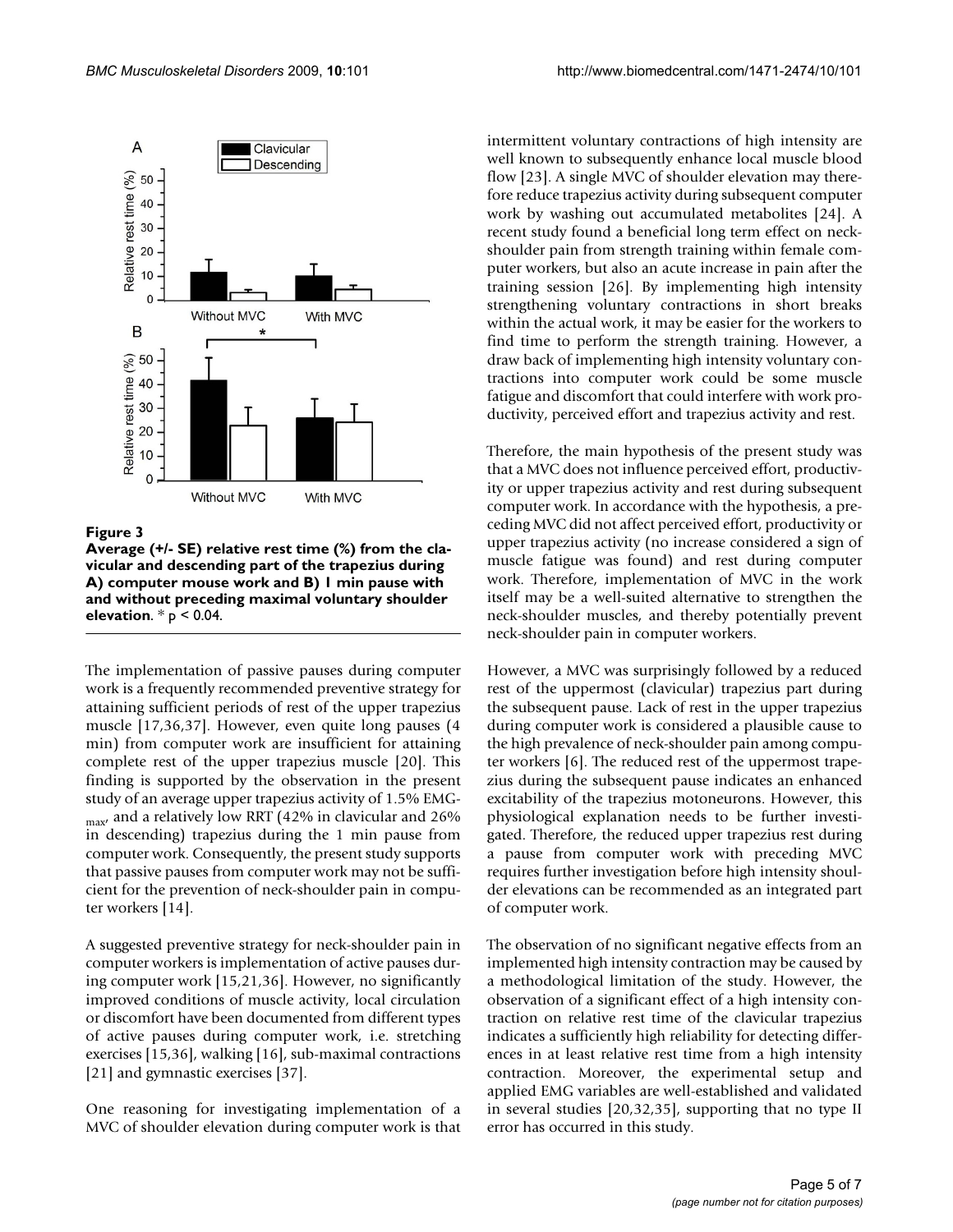## **Conclusion**

Work-site strength training sessions are previously shown to prevent and reduce neck-shoulder pain in computer workers, but difficult to withstand for longer periods of time. This study investigated plausible effects of implementing a high intensity voluntary contraction into computer work. However, before high intensity voluntary contractions can be recommended as an implemented part of computer work, plausible negative effects on productivity, perceived effort and trapezius activity and rest need to be investigated. No such negative effects during computer work were observed. Therefore, implementation of high intensity voluntary contractions during computer work may be a well-suited approach for preventing neck-shoulder pain in computer workers. However, reduced upper trapezius rest during a pause from computer work with preceding MVC requires further investigation before high intensity shoulder elevations can be recommended as an integrated part of computer work.

#### **Competing interests**

The authors declare that they have no competing interests.

#### **Authors' contributions**

MKL coordinated and performed the study. MKL and HBO analyzed the data. MKL and AH made the statistical analyses and wrote the first draft of the manuscript. All authors contributed to the conception, design, interpretation of data, and critically revising the manuscript. All authors approved the final manuscript.

#### **References**

- 1. Fourth European working conditions survey: **European foundation for the improvement of living and working conditions.** Luxembourg, Office for official publications of the European communities; 2007.
- 2. Hakala P, Rimpela A, Salminen JJ, Virtanen SM, Rimpela M: **[Back,](http://www.ncbi.nlm.nih.gov/entrez/query.fcgi?cmd=Retrieve&db=PubMed&dopt=Abstract&list_uids=12364301) [neck, and shoulder pain in Finnish adolescents: national cross](http://www.ncbi.nlm.nih.gov/entrez/query.fcgi?cmd=Retrieve&db=PubMed&dopt=Abstract&list_uids=12364301) [sectional surveys.](http://www.ncbi.nlm.nih.gov/entrez/query.fcgi?cmd=Retrieve&db=PubMed&dopt=Abstract&list_uids=12364301)** *British Medical Journal* 2002, **325:**743-745.
- 3. Cote P, Velde G van der, Cassidy JD, Carroll LJ, Hogg-Johnson S, Holm LW, Carragee EJ, Haldeman S, Nordin M, Hurwitz EL, Guzman J, Peloso PM: **The burden and determinants of neck pain in workers – Results of the bone and joint decade 2000–2010 task force on neck pain and its associated disorders.** *Spine* 2008, **33:**60-74.
- 4. Blatter BM, Bongers PM: **Duration of computer use and mouse use in relation to musculoskeletal disorders of neck or upper limb.** *International Journal of Industrial Ergonomics* 2002, **30:**295-306.
- 5. Jensen C: **Development of neck and hand-wrist symptoms in relation to duration of computer use at work.** *Scandinavian Journal of Work Environment & Health* 2003, **29:**197-205.
- 6. Juul-Kristensen B, Sogaard K, Stroyer J, Jensen C: **Computer users' risk factors for developing shoulder, elbow and back symptoms.** *Scandinavian Journal of Work Environment & Health* 2004, **30:**390-398.
- 7. Brandt LPA, Andersen JH, Lassen CF, Kryger A, Overgaard E, Vilstrup I, Mikkelsen S: **Neck and shoulder symptoms and disorders among Danish computer workers.** *Scandinavian Journal of Work Environment & Health* 2004, **30:**399-409.
- 8. IJmker S, Huysmans MA, Blatter BM, Beek AJ van der, van Mechelen W, Bongers PM: **[Should office workers spend fewer hours at](http://www.ncbi.nlm.nih.gov/entrez/query.fcgi?cmd=Retrieve&db=PubMed&dopt=Abstract&list_uids=17095550) [their computer? A systematic review of the literature.](http://www.ncbi.nlm.nih.gov/entrez/query.fcgi?cmd=Retrieve&db=PubMed&dopt=Abstract&list_uids=17095550)** *Occup Environ Med* 2007, **64:**211-222.
- 9. Hägg G: **Static work loads and occupational myalgia a new explanation model.** In *Electromyographical kinesiology* Edited by: Anderson PA, Hobart DJ, Danoff JV. Amsterdam: Elsevier Science Publishers; 1991:141-144.
- 10. Sandsjö L, Melin B, Rissén D, Dohns I, Lundberg U: **[Trapezius mus](http://www.ncbi.nlm.nih.gov/entrez/query.fcgi?cmd=Retrieve&db=PubMed&dopt=Abstract&list_uids=11104066)[cle activity, neck and shoulder pain, and subjective experi](http://www.ncbi.nlm.nih.gov/entrez/query.fcgi?cmd=Retrieve&db=PubMed&dopt=Abstract&list_uids=11104066)[ences during monotonous work in women.](http://www.ncbi.nlm.nih.gov/entrez/query.fcgi?cmd=Retrieve&db=PubMed&dopt=Abstract&list_uids=11104066)** *European Journal Of Applied Physiology* 2000, **83:**235-238.
- 11. Hogg-Johnson S, Velde G van der, Carroll LJ, Holm LW, Cassidy JD, Guzman J, Cote P, Haldeman S, Ammendolia C, Carragee E, Hurwitz E, Nordin M, Peloso P: **The burden and determinants of neck pain in the general population – Results of the bone and joint decade 2000–2010 task force on neck pain and its associated disorders.** *European Spine Journal* 2008, **17:**39-51.
- 12. Punnett L, Bergqvist U: **Musculoskeletal disorders in visual display unit work: Gender and work demands.** *Occupational Medicine-State of the Art Reviews* 1999, **14:**113-124.
- 13. Gerr F, Marcus M, Monteilh C, Hannan L, Ortiz D, Kleinbaum D: **A randomised controlled trial of postural interventions for prevention of musculoskeletal symptoms among computer users.** *Occupational and Environmental Medicine* 2005, **62:**478-487.
- Brewer S, Eerd D, Amick BC III, Irvin E, Daum K, Gerr F, Moore J, Cullen K, Rempel D: **Workplace interventions to prevent musculoskeletal and visual symptoms and disorders among computer users: A systematic review.** *Journal of Occupational Rehabilitation* 2006, **16:**317-350.
- 15. Henning RA, Jacques P, Kissel GV, Sullivan AB, AlterasWebb SM: **[Fre](http://www.ncbi.nlm.nih.gov/entrez/query.fcgi?cmd=Retrieve&db=PubMed&dopt=Abstract&list_uids=8995049)[quent short rest breaks from computer work: Effects on pro](http://www.ncbi.nlm.nih.gov/entrez/query.fcgi?cmd=Retrieve&db=PubMed&dopt=Abstract&list_uids=8995049)[ductivity and well-being at two field sites.](http://www.ncbi.nlm.nih.gov/entrez/query.fcgi?cmd=Retrieve&db=PubMed&dopt=Abstract&list_uids=8995049)** *Ergonomics* 1997, **40:**78-91.
- 16. Galinsky T, Swanson NG, Sauter SL, Hurrell JJ, Schleifer LM: **[A field](http://www.ncbi.nlm.nih.gov/entrez/query.fcgi?cmd=Retrieve&db=PubMed&dopt=Abstract&list_uids=10877480) [study of supplementary rest breaks for data-entry operators.](http://www.ncbi.nlm.nih.gov/entrez/query.fcgi?cmd=Retrieve&db=PubMed&dopt=Abstract&list_uids=10877480)** *Ergonomics* 2000, **43:**622-638.
- 17. McLean L, Tingley M, Scott RN, Rickards J: **[Computer terminal](http://www.ncbi.nlm.nih.gov/entrez/query.fcgi?cmd=Retrieve&db=PubMed&dopt=Abstract&list_uids=11394463) [work and the benefit of microbreaks.](http://www.ncbi.nlm.nih.gov/entrez/query.fcgi?cmd=Retrieve&db=PubMed&dopt=Abstract&list_uids=11394463)** *Applied Ergonomics* 2001, **32:**225-237.
- 18. Balci R, Aghazadeh F: **[The effect of work-rest schedules and](http://www.ncbi.nlm.nih.gov/entrez/query.fcgi?cmd=Retrieve&db=PubMed&dopt=Abstract&list_uids=12745696) [type of task on the discomfort and performance of VDT](http://www.ncbi.nlm.nih.gov/entrez/query.fcgi?cmd=Retrieve&db=PubMed&dopt=Abstract&list_uids=12745696) [users.](http://www.ncbi.nlm.nih.gov/entrez/query.fcgi?cmd=Retrieve&db=PubMed&dopt=Abstract&list_uids=12745696)** *Ergonomics* 2003, **46:**455-465.
- 19. Vollenbroek-Hutten MMR, Hermens H, Voerman G, Sandsjo L, Kadefors R: **[Are changes in pain induced by myofeedback training](http://www.ncbi.nlm.nih.gov/entrez/query.fcgi?cmd=Retrieve&db=PubMed&dopt=Abstract&list_uids=16365785) [related to changes in muscle activation patterns in patients](http://www.ncbi.nlm.nih.gov/entrez/query.fcgi?cmd=Retrieve&db=PubMed&dopt=Abstract&list_uids=16365785) [with work-related myalgia?](http://www.ncbi.nlm.nih.gov/entrez/query.fcgi?cmd=Retrieve&db=PubMed&dopt=Abstract&list_uids=16365785)** *European Journal of Applied Physiology* 2006, **96:**209-215.
- 20. Blangsted AK, Søgaard K, Christensen H, Sjøgaard G: **[The effect of](http://www.ncbi.nlm.nih.gov/entrez/query.fcgi?cmd=Retrieve&db=PubMed&dopt=Abstract&list_uids=14569401) [physical and psychosocial loads on the trapezius muscle](http://www.ncbi.nlm.nih.gov/entrez/query.fcgi?cmd=Retrieve&db=PubMed&dopt=Abstract&list_uids=14569401) [activity during computer keying tasks and rest periods.](http://www.ncbi.nlm.nih.gov/entrez/query.fcgi?cmd=Retrieve&db=PubMed&dopt=Abstract&list_uids=14569401)** *European Journal of Applied Physiology* 2004, **91:**253-258.
- 21. Crenshaw AG, Djupsjöbacka M, Svedmark A: **[Oxygenation, EMG](http://www.ncbi.nlm.nih.gov/entrez/query.fcgi?cmd=Retrieve&db=PubMed&dopt=Abstract&list_uids=16468061) [and position sense during computer mouse work. Impact of](http://www.ncbi.nlm.nih.gov/entrez/query.fcgi?cmd=Retrieve&db=PubMed&dopt=Abstract&list_uids=16468061) [active versus passive pauses.](http://www.ncbi.nlm.nih.gov/entrez/query.fcgi?cmd=Retrieve&db=PubMed&dopt=Abstract&list_uids=16468061)** *European Journal of Applied Physiology* 2006, **97:**59-67.
- 22. Samani A, Holtermann A, Søgaard K, Madeleine P: **Active pauses induces more variable electromyographic pattern of the trapezius muscle activity during computer work.** *Journal of Electromyography and Kinesiology* in press.
- 23. Corcondilas A, Koroxenidis GT, Shepherd JT: **[Effect of a brief con](http://www.ncbi.nlm.nih.gov/entrez/query.fcgi?cmd=Retrieve&db=PubMed&dopt=Abstract&list_uids=14104271)[traction of forearm muscles on forearm blood flow.](http://www.ncbi.nlm.nih.gov/entrez/query.fcgi?cmd=Retrieve&db=PubMed&dopt=Abstract&list_uids=14104271)** *Journal of Applied Physiology* 1964, **19:**142-146.
- 24. Larsson B, Søgaard K, Rosendal L: **Work related neck-shoulder pain; a review on magnitude, risk factors, biochemical characteristics, clinical picture and preventive interventions.** *Best Practice in Clinical Rheumatology* 2007, **21:**447-464.
- 25. Blangsted AK, Søgaard K, Hansen EA, Hannerz H, Sjøgaard G: **Oneyear randomized controlled trial with different physicalactivity programs to reduce musculoskeletal symptoms in the neck and shoulders among office workers.** *Scandinavian Journal of Work Environment & Health* 2008, **34:**55-65.
- 26. Andersen LL, Kjaer M, Søgaard K, Hansen L, Kryger A, Sjøgaard G: **[Effect of two contrasting types of physical exercises on](http://www.ncbi.nlm.nih.gov/entrez/query.fcgi?cmd=Retrieve&db=PubMed&dopt=Abstract&list_uids=18163419) [chronic neck muscle pain.](http://www.ncbi.nlm.nih.gov/entrez/query.fcgi?cmd=Retrieve&db=PubMed&dopt=Abstract&list_uids=18163419)** *Arthritis Rheumatism* 2008, **59:**84-91.
- 27. Kraemer WJ, Adams K, Cafarelli E, Dudley GA, Dooly C, Feigenbaum MS, Fleck SJ, Franklin B, Fry AC, Hoffman JR, Newton RU, Potteiger J, Stone MH, Ratamess NA, Triplett-McBride T: **American College of Sports Medicine Position stand: progression models in**